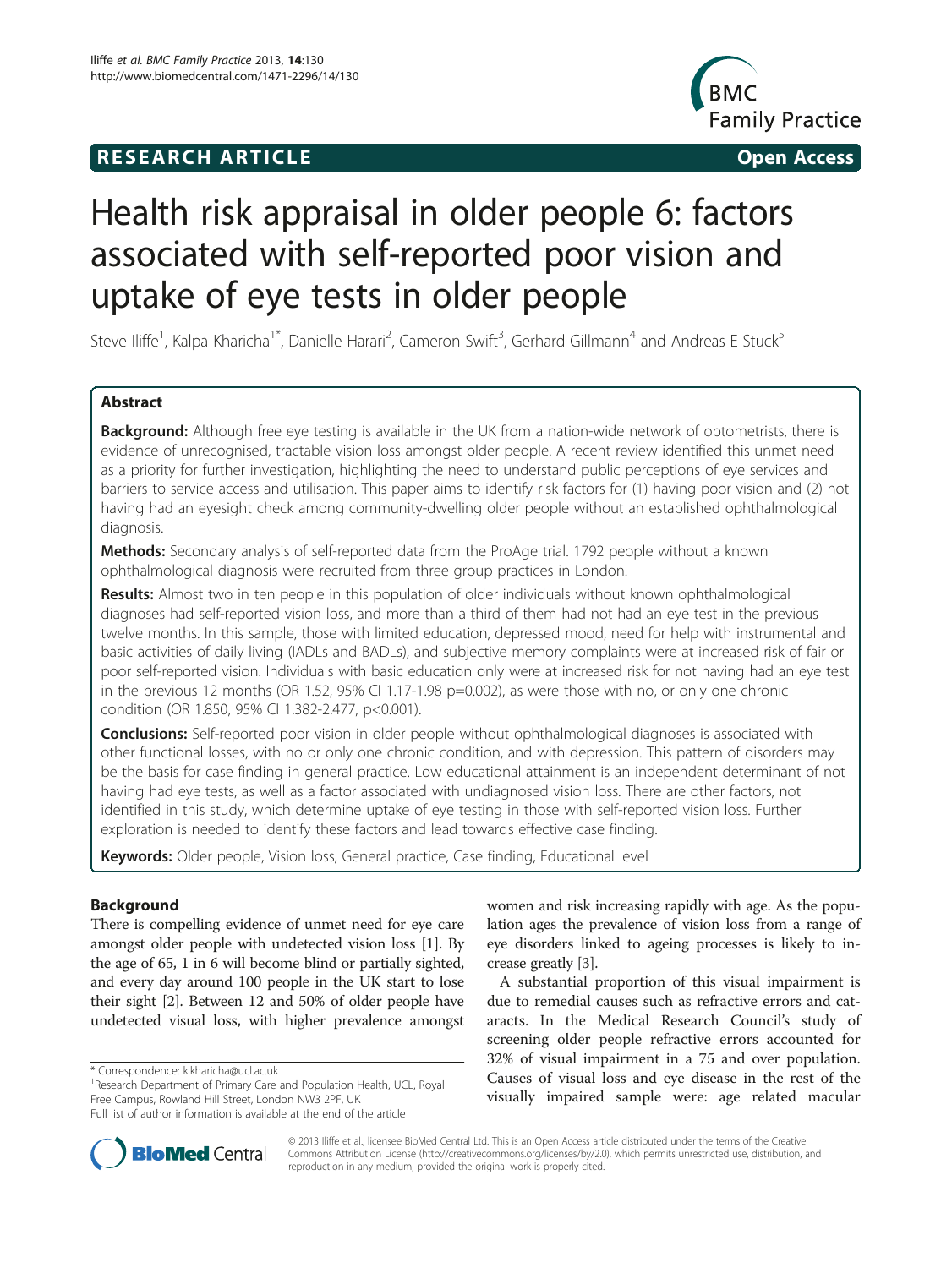degeneration (AMD) (53%), cataract (36%), glaucoma (12%), myopic degeneration (4%) and diabetic eye disease (3%) [[4\]](#page-5-0). A north London study of 1547 people aged 65 and over found that 30% were visually impaired and that 72 % of this impairment could potentially be improved by surgery or spectacles [[5](#page-5-0)].

The negative impact of visual impairment on quality of life, activities of daily living [[6\]](#page-5-0) and accidents, including falls [[7\]](#page-5-0), is also well documented, adding further weight to argument for focusing on prevention, early detection and timely access to treatment in this age group. The UK Vision Strategy [[8\]](#page-5-0), launched in April 2008, aims to improve the eye health of the nation by eliminating avoidable sight loss, supporting those with a visual impairment and enhancing the inclusion, participation and independence of blind and partially sighted people.

Whilst these aims are clearly desirable, methods of identifying those with unrecognised visual loss and encouraging them to take up services that will potentially improve their eyesight and quality of life are not well understood. The most recent update of the Cochrane review on screening for asymptomatic visual impairment shows that screening does not lead to improved vision in the older population [\[9](#page-5-0)].

It is not yet clear why remediable poor vision is being missed in an advanced primary care system with easily accessible doctors and nurses who can administer simple screening tests, and a widespread network of community optometrists who offer free NHS sight tests to older people. A review of the prevalence of visual impairment by the Royal National Institute for the Blind identified this problem as a priority for further investigation, highlighting issues of public perception and barriers to service access and utilisation [\[10\]](#page-5-0). Given the lack of evidence of benefit for population screening, an alternative approach might be to foster case-finding in general practice, targeting vision assessments at individuals at highest risk of having undetected vision loss.

However, we do not know enough about the characteristics of people with un-assessed or untreated vision loss to be able to describe a clinically obvious group for targeted assessment. Although associations have been demonstrated between visual loss and age, wellbeing, functional ability, social networks and economic position in a descriptive study using data from the English longitudinal study on Ageing (ELSA) data [[11](#page-5-0)], no adjustments were made in this study for confounding relationships and factors. Similarly, analysis of data from the Medical Research Council's study of screening older people [\[12\]](#page-5-0) which did make some adjustments for co-morbidities and functional ability is still insufficient to describe those with significant visual impairment in adequate detail.

This study is the sixth in a series on health risk appraisal in older people. Its objectives are to describe

the characteristics of community dwelling people aged 65 and over who report poor vision but who have no established ophthalmological diagnosis, and to investigate the relative importance of socio-economic status, educational attainment, social relationships, co-morbidities, depressed mood, cognitive impairment and functional ability on self-reported poor vision and uptake of eye testing.

## Methods

We carried out a secondary analysis of the ProAge dataset using data collected in 2002. The ProAge study was a multi-national randomised controlled trial investigating the effect of Health Risk Appraisal for Older persons in 2001–2002. In this paper we report on the analysis of baseline data. Participants were recruited from GP group practices in London. Eligibility criteria were patients aged 65 years and over; who were living at home without evidence of need for human assistance in performing basic activities of daily living; without known dementia or a terminal illness; who were able to speak English; and who fully completed and returned a postal Probability of Recurrent Admissions questionnaire [\[13](#page-5-0)], and a consent form. The Probability of Recurrent Admissions questionnaire is a screening instrument used to identify members of older populations who are at risk for using health services heavily in the future, and these individuals were also excluded from the study (because the RCT was focussed on "well" older people). Local research ethics committee approval was obtained from Brent Medical Ethics Committee and King's College Hospital Research Ethics Committee. A full account of the methodology of the study is available elsewhere [\[14](#page-5-0)].

The dataset for this population includes self-assessment of vision, wearing glasses or lenses, (as excellent, good, fair, poor or very poor) and self-reported diagnoses of cataract, glaucoma and irreversible retinal disease. There were also questions about co-morbidities, medication use, health service use and uptake of preventive services (including optician's eye tests), the experience of pain, depression and memory problems, social networks and risk of social isolation, self-efficacy, smoking and alcohol consumption, functional ability and falls history, hearing, physical activity and nutrition. Social isolation was measured according to the Lubben Social Network Scale [[15](#page-5-0)], developed specifically for use among older adult populations and used widely in both research and clinical settings [\[16-19\]](#page-5-0). A scale of nought to thirty on the Lubben instrument captures the extent of social contact with family and friends, and being at risk of social isolation is defined as having a score of less than twelve. Depressed mood was ascertained with the 5-item Mental Health Inventory Screening Test (MHI-5) [[20\]](#page-5-0), one of the subscales of the Short Form-36 (SF-36), which asks questions about how the person felt during the past month. A score  $\leq 65$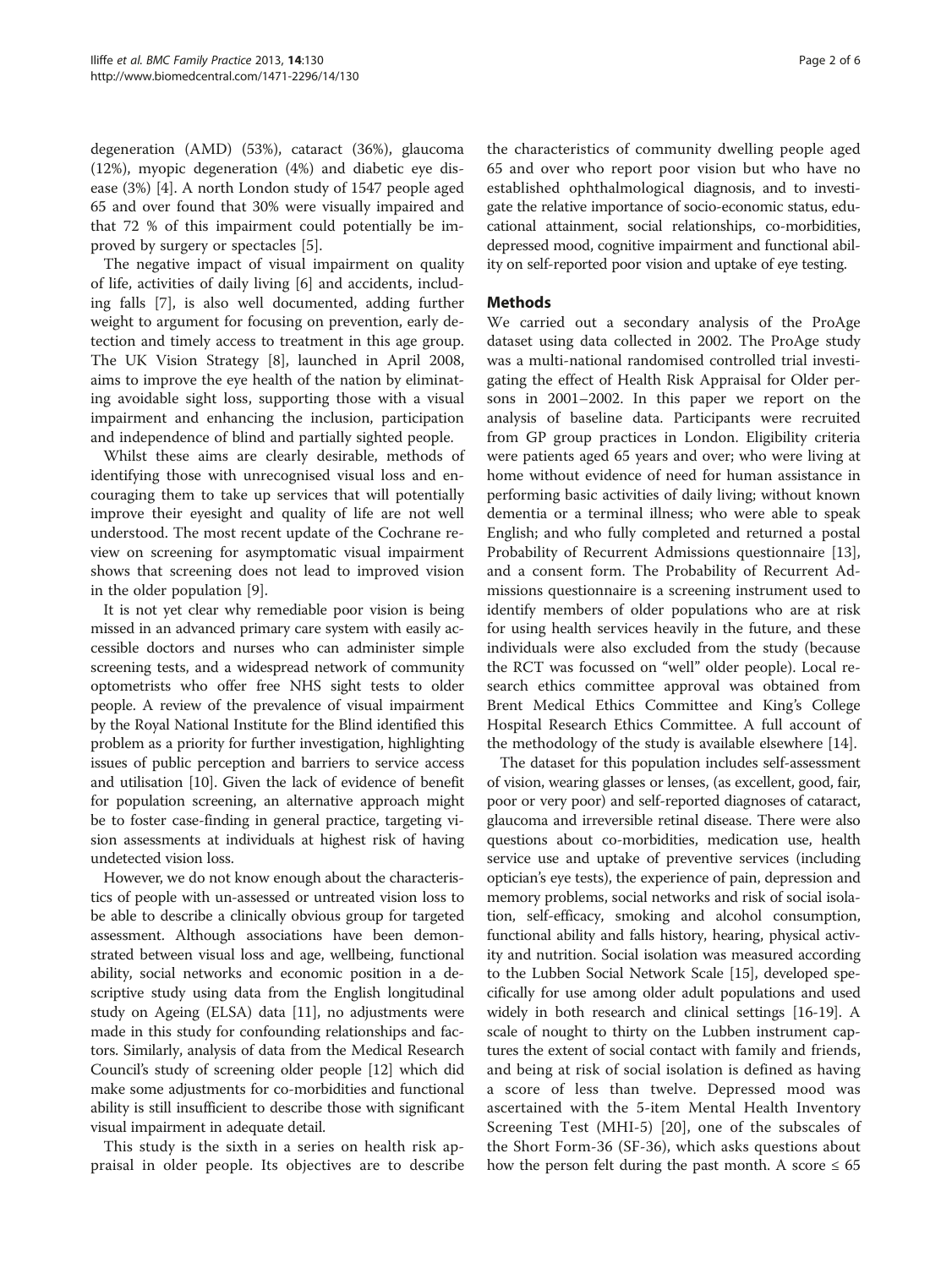indicated a depressed mood. Activities of daily living were measured using Lawton's Instrumental Activities of Daily Living scale [\[21\]](#page-5-0), and subjective memory complaints using Riege's checklist [\[22\]](#page-5-0).

Demographic data included educational attainment, income, previous employment, ethnicity and current living arrangements. Full details of the instruments used to collect baseline data, and of the trial design, are reported elsewhere [[23](#page-5-0)].

The number of self-reported chronic conditions was grouped into 0 or 1, and 2 or more. Because of the tendency to underestimate vision loss [\[24\]](#page-5-0) , we included those reporting 'fair' as well as 'poor' or 'very poor' vision in the category 'vision problems'. Those with a diagnosis of glaucoma, retinal disease (of any cause) or cataract were excluded from the study, creating a dataset of those without diagnosed eye disease. The derivation of the sample studied is shown in Figure 1.

Data from the questionnaire was entered on a database designed for the study, with double data entry for purposes of quality control, and analysed using SPSS for Windows (version 15). The characteristics of the study sample were analysed, then the total sample was divided into those with and without self-reported visual problems. In a second step the total sample was divided into those reporting an eye test in the previous twelve months, and those not. Associations between factors previously identified as related to vision loss where analysed using Chi Square tests, and the same factors were analysed for eye testing in the previous twelve



months. Two logistic regression analyses were performed using self-reported poor vision and not having had an eye test in the previous twelve months as dependent variables. In addition to age, sex and income, factors which were significantly associated with the dependent variables were included in the regression analyses.

## Results

A total of 2491 people completed the HRAO questionnaire in 2002. After excluding those with known glaucoma (n=144, 4.6%), retinal disease of any cause (n=76, 2.4%) and cataract (n=554, 17.6%), data on visual function was available for 1792 people. Data analysis was performed on this population.

Of the total sample, 944 (52.7%) were women, 531 (29.6%) lived alone, 640 (35.7%) were aged 75 or over, 593 (33.1%) received only the state pension, 1124 (62.7%) reported having only a basic education, and 256 (14.3%) were at risk of social isolation. Two hundred and eighty six (16.0%) had depressed mood, 609 (34.0%) reported need for help with at least one IADL, and 104 (5.8%) with at least one BADL. Two or more chronic conditions were reported by 873 (48.7%) in this population, and 526 (29.9%) used four or more repeat medications. Impaired memory was reported by 173 (9.7%), 840 (46.9%) had changed their activities in the previous 12 months whilst 621 (34.7%) had decreased their activities in the same time period. One thousand and eighty one people (60.3%) reported having an eye test in the previous 12 months.

Three hundred and five people (17.0%) reported fair, poor or very poor vision. Table [1](#page-3-0) shows the characteristics of those with self-reported vision problems compared with those without.

All the characteristics significantly associated with visual problems were included in a single-step binary logistic regression model, together with age and sex. Table [1](#page-3-0) shows the associations between visual problems and characteristics, after adjustment. In the absence of a diagnosis of eye disease, self-reported visual problems were significantly associated with limited education, depressed mood, need for help with instrumental and basic activities of daily living (IADLs and BADLs), and subjective memory complaints.

The characteristics of those who had had a sight test within in the previous 12 months are shown in Table [2](#page-3-0). Those who had not had a sight test within the previous 12 months were significantly more likely have limited education and worse health (using the proxies of 4 or more repeat medications and 2 or more chronic conditions for the latter state).

A similar regression analysis was performed (Table [2](#page-3-0)) using the same characteristics as independent variables, and not having had an eye test in the previous 12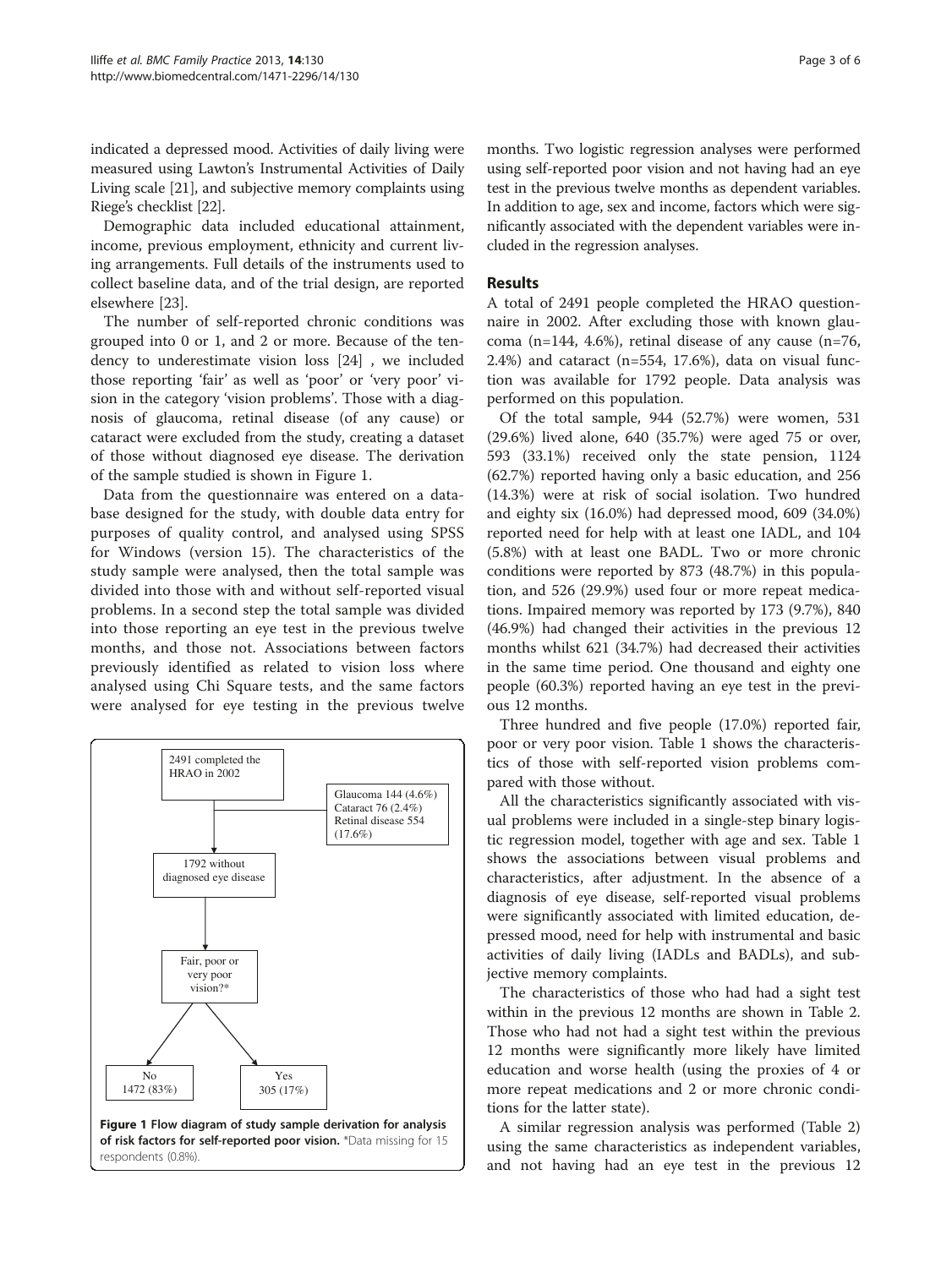<span id="page-3-0"></span>Table 1 Characteristics of those with and without self-rated poor vision, with single-step logistic regression model

|                                     | No vision problem | Poor vision | Chi square $(df= 1)$ |         | Adjusted odds ratio | 95% CI        | p value |
|-------------------------------------|-------------------|-------------|----------------------|---------|---------------------|---------------|---------|
| Characteristic                      | n (%) 1472        | n (%) 305   | Chi square           | p value |                     |               |         |
| Female                              | 773 (52.5)        | 167 (54.8)  | 0.51                 | 0.48    | 0.75                | $0.55 - 1.02$ | 0.07    |
| Aged 75 and over                    | 505 (34.3)        | 126(41.3)   | 5.41                 | 0.02    | 1.02                | $0.74 - 1.41$ | 0.90    |
| State pension only                  | 989 (68.3)        | 169 (56.9)  | 14.34                | 0.001   | 0.80                | $0.58 - 1.10$ | 0.21    |
| Basic education only*               | 888 (61.2)        | 224 (74.9)  | 20.02                | 0.001   | 1.86                | 1.32-2.60     | < 0.001 |
| Living alone                        | 425 (29.3)        | 100(33.3)   | 1.94                 | 0.16    |                     |               |         |
| At risk of social isolation         | 195 (13.5)        | 60(20.3)    | 9.27                 | 0.02    | 1.08                | $0.72 - 1.64$ | 0.71    |
| Depressed mood                      | 198 (13.5)        | 85 (34.8)   | 41.32                | 0.001   | 1.55                | 1.06-2.25     | 0.02    |
| Needs assistance in 1 or more IADLs | 442 (31.1)        | 159 (55.0)  | 60.25                | 0.001   | 1.47                | 1.03-2.09     | 0.03    |
| Needs assistance in 1 or more BADLs | 55 (3.8)          | 46 (15.4)   | 61.69                | 0.001   | 3.04                | 1.79-5.14     | < 0.001 |
| Taking 4 or more repeat medications | 417 (29.2)        | 111 (38.9)  | 10.63                | 0.001   | 1.08                | $0.77 - 1.53$ | 0.66    |
| 2 or more chronic conditions        | 689 (46.8)        | 184 (60.3)  | 18.48                | 0.001   | 1.27                | $0.90 - 1.78$ | 0.17    |
| Impaired memory                     | 115(8.1)          | 55 (19.2)   | 33.03                | 0.001   | 1.58                | 1.02-2.46     | 0.04    |
| Recent change in activities         | 641 (45.3)        | 189 (65.9)  | 40.48                | 0.001   | 1.33                | $0.89 - 1.98$ | 0.17    |
| Recent reduction in activities      | 462 (32.9)        | 151 (53.5)  | 43.46                | 0.001   | 1.30                | $0.87 - 1.93$ | 0.20    |
| Eyes tested in the last year        | 900(62.2)         | 174 (58.0)  | 1.85                 | 0.17    |                     |               |         |
| .                                   |                   |             |                      |         |                     |               |         |

\* Left school before 15.

months as the dependent variable. Those with only basic education were significantly more likely not to have had an eye test (OR 1.52 95% CI 1.17-1.98), as were those with no or only one chronic condition (OR 1.85, 95% CI 1.38-2.48, p<0.001). Having two or more chronic conditions reduced the likelihood of not having had an eye test (OR 0.54, 95% CI 0.41-0.72, p<0.001). There was no statistically significant association with other characteristics.

## Discussion

Nearly two in ten people in this population of relatively well older people had self-reported poor vision unrelated to known eye disease and over a third of them had not

Table 2 Characteristics of those with and without eyesight check in last 12 months, with odds ratios for not having an eyesight check

|                                     | No eye-sight check Eye-sight check<br>n (%) 681 | n (%) 1081 | Chi square<br>$(df= 1)$ |         | Adjusted odds ratio<br>for no eyesight check | 95% CI        | p value |
|-------------------------------------|-------------------------------------------------|------------|-------------------------|---------|----------------------------------------------|---------------|---------|
| Characteristic                      |                                                 |            | Chi square              | p value |                                              |               |         |
| Female                              | 353 (51.8)                                      | 569 (52.6) | 0.11                    | 0.74    | 0.86                                         | $0.66 - 1.13$ | 0.28    |
| Aged 75 and over                    | 240 (35.2)                                      | 388 (35.9) | 0.11                    | 0.78    | 0.86                                         | $0.89 - 1.16$ | 0.33    |
| State pension only                  | 237 (35.3)                                      | 344 (32.3) | 1.69                    | 0.19    | 1.22                                         | $0.91 - 1.63$ | 0.19    |
| Basic education only                | 466 (69.2)                                      | 640 (59.9) | 15.47                   | < 0.001 | 1.52                                         | 1.17-1.98     | 0.002   |
| Living alone                        | 208 (31.0)                                      | 315 (29.4) | 0.47                    | 0.50    |                                              |               |         |
| At risk of social isolation         | 103 (15.4)                                      | 150 (14.1) | 0.43                    | 0.44    |                                              |               |         |
| Depressed mood                      | 103 (15.3)                                      | 173(16.1)  | 0.21                    | 0.65    |                                              |               |         |
| Needs assistance in 1 or more IADLs | 224 (33.8)                                      | 373 (35.9) | 0.73                    | 0.39    |                                              |               |         |
| Needs assistance in 1 or more BADLs | 44 $(6.5)$                                      | 56(5.2)    | 1.23                    | 0.27    |                                              |               |         |
| Taking 4 or more repeat medications | 169 (25.6)                                      | 359 (34.5) | 14.63                   | < 0.001 | 0.85                                         | $0.61 - 1.17$ | 0.31    |
| None or only one chronic condition  | 275 (40.4)                                      | 582 (54.1) | 31.36                   | < 0.001 | 1.85                                         | 1.38-2.48     | < 0.001 |
| Impaired memory                     | 63(9.7)                                         | 104(9.9)   | 0.02                    | 0.89    |                                              |               |         |
| Recent change in activities         | 316 (48.1)                                      | 510 (49.2) | 0.21                    | 0.65    |                                              |               |         |
| Recent reduction in activities      | 244 (37.5)                                      | 366 (35.6) | 0.67                    | 0.41    |                                              |               |         |
| Fair, poor or very poor vision      | 74 (16.3)                                       | 124 (15.3) | 0.19                    | 0.66    |                                              |               |         |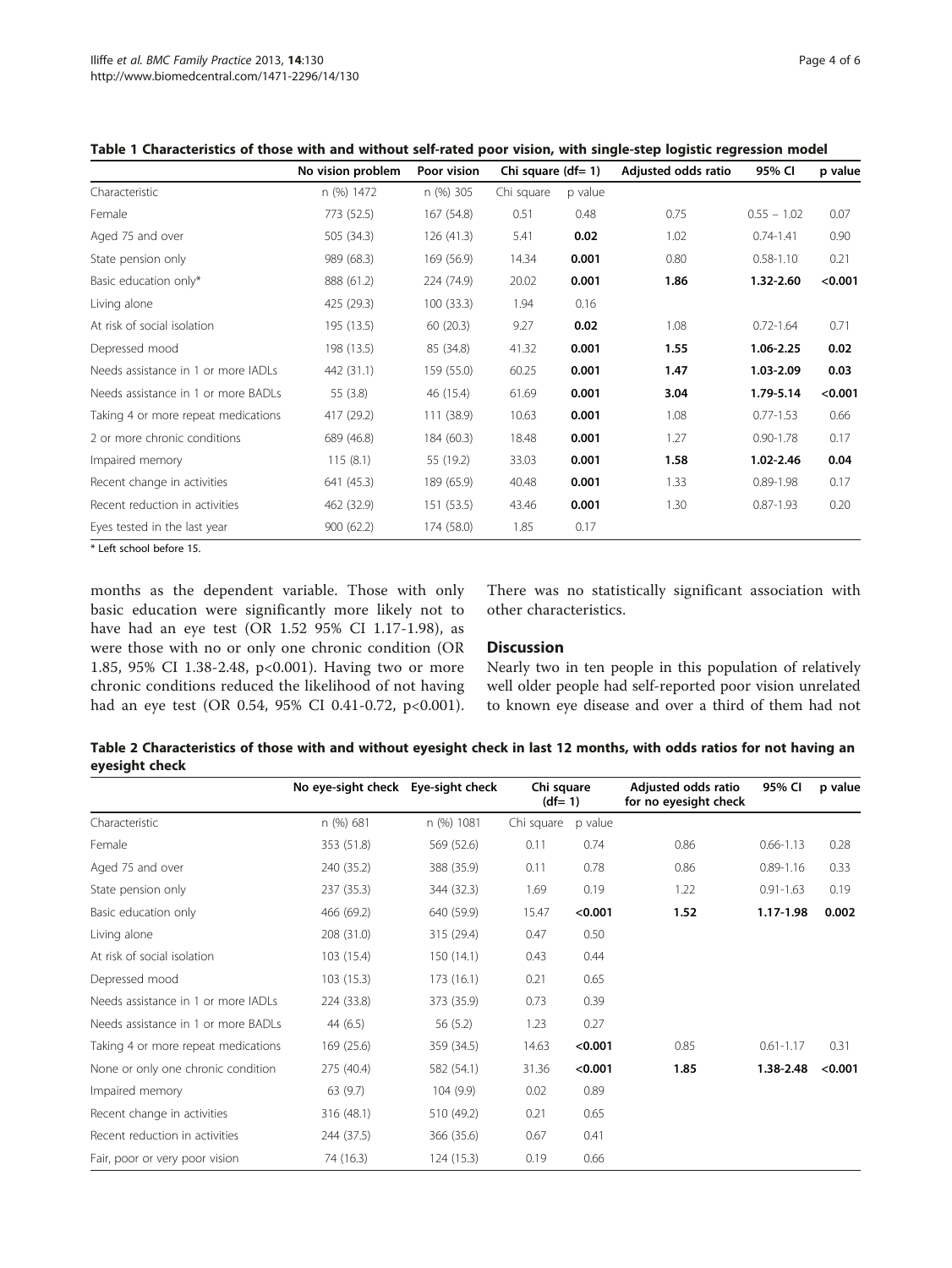<span id="page-4-0"></span>had an eye test in the previous twelve months. Such vision loss appears to be one component of a wider pattern of disability, and also to be related to lower educational attainment and lower income. Not having had an eye test in the previous twelve months was associated with lower educational attainment. Having two or more chronic conditions was associated with a significantly greater likelihood of having had an eye test.

The depth of information collected from participants in the ProAge trial allows for more complex modelling of factors associated with self-reported vision loss (unrelated to known eye disease) and use of eye screening services than previously carried out. The data is relatively old, but we have seen nothing to suggest a change in patterns of health seeking behaviour for visual symptoms in older people. The original study excluded those with severe disabilities, and we excluded from this analysis those who reported ophthalmological diagnoses, which may mean that we have underestimated the prevalence of undetected vision loss. However the finding that those with two or more chronic conditions were more likely to have eye tests suggests that those with more medical problems either get more services and attention, including assessment of vision, or are more responsive to changes in vision. Recall bias may mean that some people underestimate or overestimate how much time has passed since they had an eye test. In our view the sample is large enough to allow these estimations to cancel each other out. Finally, self-report of poor vision may underestimate the extent of visual impairment, compared with objective eye testing [[21](#page-5-0)].

These findings confirm the association with socioeconomic status found in earlier studies, but only for years in education, not for low income. The proportion having annual eye tests in our sample is greater than in a survey by the Royal National Institute of Blind People of 5,000 people aged 60 and over, which found that almost half (47%) did not have annual eye tests [\[25](#page-5-0)]. Our analysis suggests that years in education influences eye testing. However, most of those with low educational attainment have had eye tests. We do not have an explanation for the limited uptake of services by older people with identified visual impairment, even where such services are offered and do provide effective interventions (for example, with uncorrected refraction disorders, cataract and glaucoma). Although some qualitative research has been performed with older people with visual impairments, this has either focused on a particular group like those receiving social care [[26\]](#page-5-0) or on a specific need like housing [\[27\]](#page-5-0).

This study does not suggest that there is an invisible iceberg of undetected vision loss in the older population. Freely available eye testing is used by two thirds of those with or without self-reported vision loss. The number of older people not having eye tests despite having selfreported vision loss is small, making case finding potentially feasible if their characteristics can be described. There is much to learn about the adaptability of older people to impairment, particularly visual impairment [[28\]](#page-5-0). From this study we know that limited education is an independent determinant of not having eye tests, as well as a factor associated with self-reported vision loss. There are likely to be other factors, not identified in this study, which determine uptake of eye testing. Further exploration is needed to identify these factors and lead towards efficient case finding. The accompanying qualitative study describes such factors [\[29\]](#page-5-0).

## Conclusion

Undetected vision loss is a potentially contributor to disablement, and appears to be related to years in education. Case finding for undetected vision loss could usefully focus on those with depressed mood, functional losses and subjective memory complaints. However, the first step in correcting vision loss is assessment by an optometrist, and there are barriers to this that are not yet fully understood.

#### Competing interests

The authors declare that they have no competing interests.

#### Authors' contributions

SI developed the original trial and this secondary analysis, undertook data analysis and drafted this paper; KK developed the original trial and this secondary analysis, undertook data analysis and contributed to this paper; DH developed the original trial and this secondary analysis, and contributed to this paper; CS was PI on the original trial and contributed to this paper; GG lead the statistical analysis the original trial, reviewed this secondary analysis, and contributed to this paper; AS was CI the original trial, reviewed this secondary analysis, and contributed to this paper. All authors read and approved the final manuscript.

#### Acknowledgements

We thank the practices and patients who took part in the original study.

#### Funding sources

The ProAge project was funded by the European Commission project QLK6- CT-1999-02205, and the Swiss Federal Education and Science Ministry (Bern, Switzerland BBW 990311.1). The secondary analysis was funded by the Thomas Pocklington Trust.

#### Author details

<sup>1</sup> Research Department of Primary Care and Population Health, UCL, Royal Free Campus, Rowland Hill Street, London NW3 2PF, UK. <sup>2</sup>Department of Ageing and Health, St. Thomas' Hospital, London, UK. <sup>3</sup>Clinical Age Research Unit, Kings College London, London, UK. <sup>4</sup> Department of Social and Preventive Medicine, University of Bern, Bern, Switzerland. <sup>5</sup>University Department of Geriatrics, Spital Bern-Ziegler, Inselspital and University of Bern, Bern, Switzerland.

#### Received: 11 January 2013 Accepted: 6 August 2013 Published: 3 September 2013

#### References

1. Evans BJW, Rowlands G: Correctable visual impairment in older people: a major unmet need. Ophthal Physiol. Optic 2004, 24:161–180.